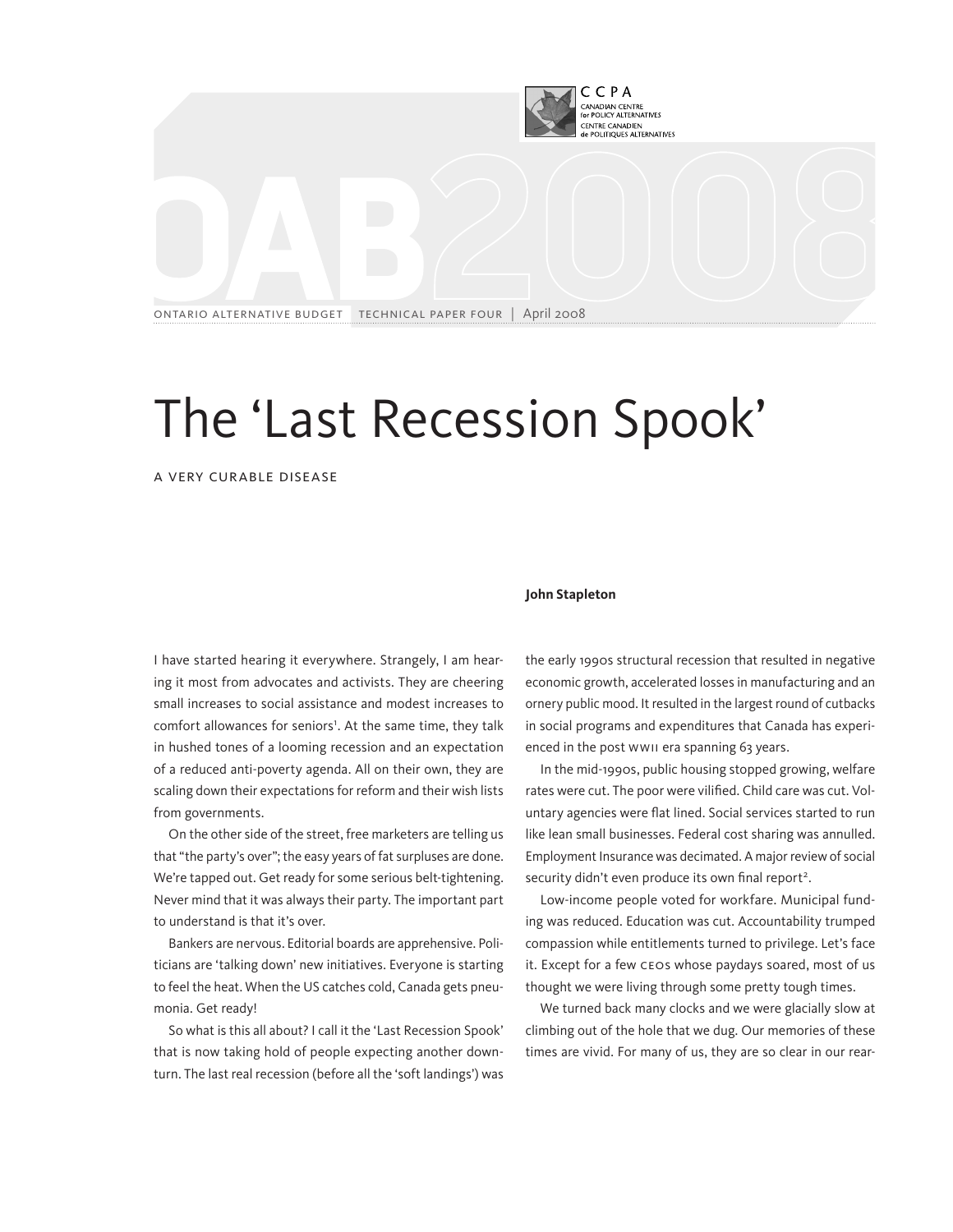view mirror that they have taken on the stature of inevitability.

In other words, 18 years later, it's going to happen again look out below!

The last recession spook has us all under its spell and there are no clinics, no shots, and no vaccination. The last recession spook looks like an incurable disease.

## Or is it?

The last recession was unlike all others and rather than reducing government programs during recessions, we used to increase them. I use the example I know best from Canada and Ontario's income security programs to make my case.

## Previous Downturns were Different

#### **The Great Depression**

"*I shudder to think what is facing us in this country...unless something is done to improve conditions, I believe we are going to pass through an experience such as we have never had before since back in the early seventies (1870s.)*"

—Premier G. Howard Ferguson, Summer 1930

Let's start with the Great Depression itself. In July 1935, welfare or relief rolls had risen to their highest point ever at 15.5% of Ontario's population (the all-time record) after five relentless years of negative or stagnant growth and deflation.

So what did we do? We introduced cash assistance for the first time and throughout a period of deflation and unprecedented hardship in the years from 1935 to 1939; we raised relief rates in Ontario as much as 39%. It was 39% in '39.

The cautionary thinking of 2008 sends a different message. It tells us that we can't raise subsistence incomes in the coming bad economic times because we won't be able to afford them. It's against the grain—but only against the grain if you are suffering from the 'last recession spook'.

## **The Recession of 1957–1958**

"*Towards the end of 1957, municipal offices began to be visited in large numbers by a class of applicant they had not encountered in force for the past 15 years: the unemployed employable, the head of a family or single person able and willing to work who could not*  *find a job and whose unemployment insurance payments had been exhausted or were unobtainable. The post-war full employment prosperity had suddenly declined.... Governments felt disillusioned when they discovered that the long established Unemployment Insurance scheme failed to support a substantial proportion of the unemployed.*"

## —Clifford Williams, *Decades of Service*<sup>3</sup>

The first post-war recession was on in earnest. Through the rear-view mirror, perhaps we would think that politicians of yesteryear would have repeated the mantra of fiscal conservatism first heard in the early years of the Great Depression4. But the Tory government of the time in Ontario under Premier Leslie Frost did exactly the opposite. They kept to their plan to revamp the Unemployment Relief Acts of the 1930s and replaced them with the modern General Welfare Assistance Act of 1958. With the enactment of the GWA Act in 1958, public assistance was restored to unemployed employables for the first time since 1941. The federal government, for its part, rushed through the Unemployment Relief Act signed on January 1, 1958.

It was also at this time during the same recession that a federal election was fought in part on the issue of how large the increase to Old Age Pensions would be.

"*The first increase in Old Age Pensions, under the Liberal government of Louis St-Laurent, was an attempt to win votes during the June 1957 election campaign. This was characterized as a political blunder. The mocking terms "six-buck boys" and "six-buck Harris" (referring to W.E. Harris, Finance Minister from July 1, 1954 to June 21, 1957) were used by the Conservatives, who went on to win the election. The newly elected Conservative government led by Prime Minister John Diefenbaker further raised Old Age Security benefits, this time in November by \$9 to \$55 per month (an increase of 19.6% during a period of modest inflation).*"

—Government of Canada website: Civilization.ca*<sup>5</sup>*

Remember that a 19.6% increase to Old Age Pensions was occurring at the same time as the first real downturn since the 1930s. The reaction of Canada's governments was just as they had learned in the depression—to increase income security when it was needed. The politics of retraction and retrenchment had not worked in the early 1930s and they would not be allowed to take hold in the first post-war recession.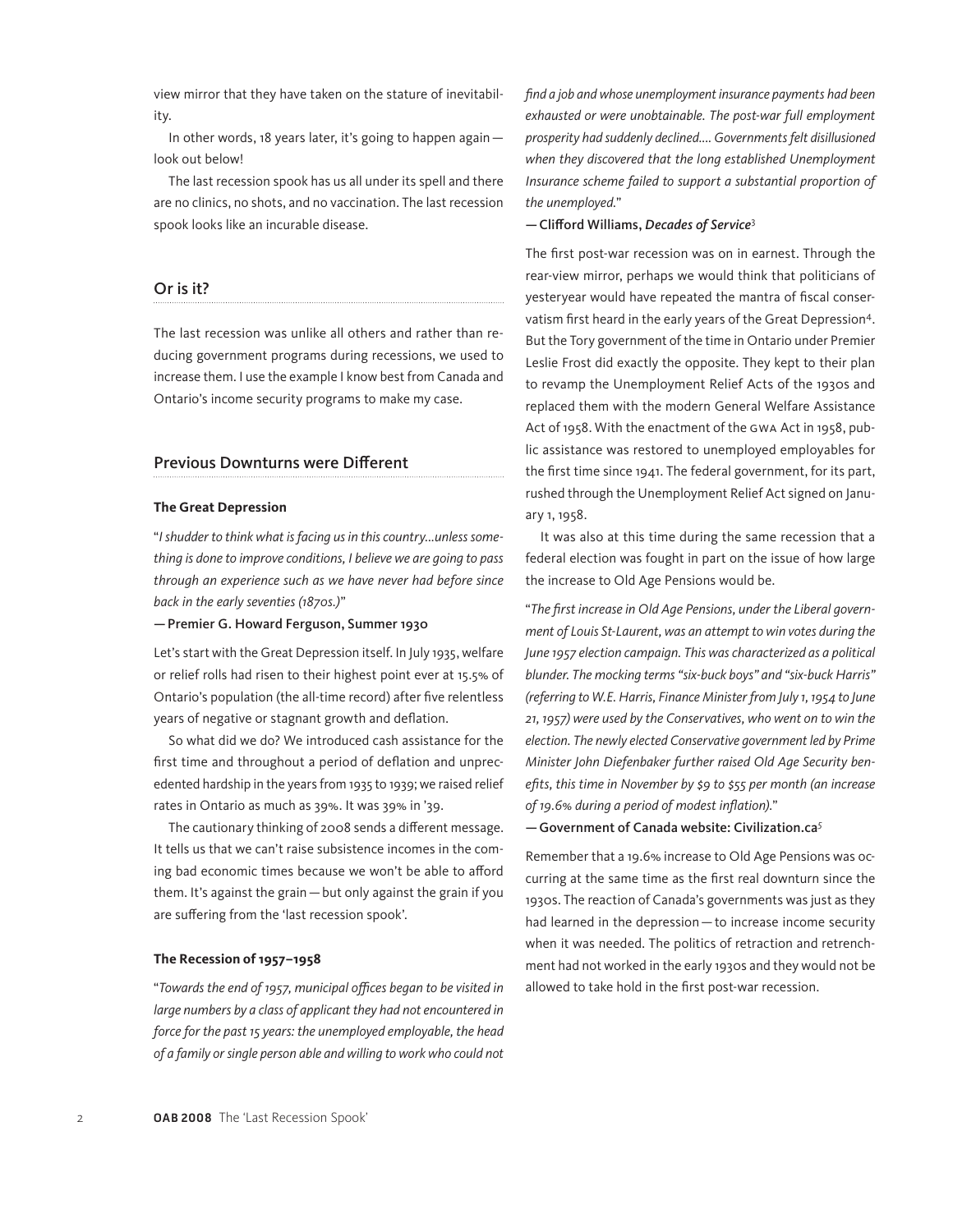## **The Oil Shock Recession of 1973–1975**

"*But in the early 1970s, the situation changed. The Organization of Petroleum Exporting Countries had become a force and in 1973, the first major oil shock hit the world as Arab nations refused to sell to countries that had expressed support for Israel in the Yom Kippur War of October 1973.* 

*Within a few months, the price of oil climbed from around \$3 a barrel to about \$12. That may sound like a bargain, compared with just over \$75 in July 2007. But expressed in today's dollars, the price went from around \$10 a barrel to \$40 a barrel. It was a huge increase—and the impact on the global economy was devastating.*"  $-$ CBC News<sup>6</sup>

The second post-war recession hit with stunning swiftness and it was a recession of global proportions. But the reaction to sudden inflationary pressures in the form of surging commodity prices and a persistently high Canadian dollar that reached \$1.04 by early 1976 was curious by the standards of those of us who now suffer from the 'last recession spook'.

In Ontario, social assistance rates that had not been increased since 1970 were increased by 8% in 1973 followed by two increases in 1974—over 16% at the beginning of the year and 12% in October of 1974. Another increase took place in 1975 of 8%.

At the same time (1973), Premier William Davis announced the Guaranteed Annual Income System (GAINS) for both aged persons and persons with disabilities. Some of the increases for these target populations were even higher than those receiving regular social assistance. Although inflation was high, these increases exceeded the inflation rate. Minimum wages also received regular increases.

Not to be outdone, the federal government released its Orange Paper on income security and social services reform in 1973 and announced as a down-payment that Family Allowances would be tripled; a 200% increase. Ontario and other provinces promised to exempt the new much larger payments under social assistance programs.

Although some budgetary retrenchment was announced in 1975 with the publication of the Maxwell Henderson Report in Ontario<sup>7</sup> , all of the increases in programs made from 1973 to 1975 were made permanent by the governments of the day. There were no decreases as we saw in the mid-1990s.

In today's terms, the increases in the face of recession in the early- to mid-1970s seem almost fantastic and other-worldly, and especially in terms of the economic uncertainties faced at the time. By present day standards, these governments seem especially courageous. They did not have an affliction known as the 'last recession spook'. They had not lived through the 1990s and were not in a position to possibly experience their first recession since then.

#### **The Structural Recession of 1981–83**

"*It's a Recession! The worst recession since the depression hits Canada in 1981. As interest rates climb towards 23%, the number of unemployed people is larger than the entire Canadian armed forces in World War ll. One and a half million people are out of work, not counting tens of thousands who have given up looking.*"

## $-$ YMCA Canada<sup>8</sup>

Frank Drea became Minister of Community and Social Services in Ontario in early 1981 and came to office just as the recession hit. Over the two-year period of the recession, single rates for employable recipients were raised by 54.9% from \$202 a month to \$313 a month. These increases seem unbelievable now but were much higher than the increases that had taken place from 1975 to 1981 when rates moved from \$177 a month to \$202 a month. While Minister Drea talked tough, the money to help the poorest of the poor was always there throughout his recession tenure.

At the federal level, Health and Welfare Minister Monique Begin made the new Child Tax Benefit permanent. She raised the federal Guaranteed Income Supplement by extraordinary amounts that exceeded inflation just before the 1980s recession hit.

Faced with recession and downturns, previous governments actually accelerated their rate of increases to the economically vulnerable during those periods as opposed to the 1990s postrecession reaction where cutbacks were the order of the day.

#### **The Recession of 1990–1993**

"*The past quarter-century has witnessed dramatic changes to federal and provincial-territorial budgetary balances. The 1980s and early-1990s were characterized by large, chronic federal deficits, which peaked at more than 8 per cent of GDP in 1984–85. Over this same period, provincial deficits were also significant but did not reach the same levels as those recorded by the federal government.*

*After some improvement in the late-1980s, the 1990–91 recession resulted in a deterioration of the fiscal situation for provinces and territories and a further setback for federal efforts to reduce its*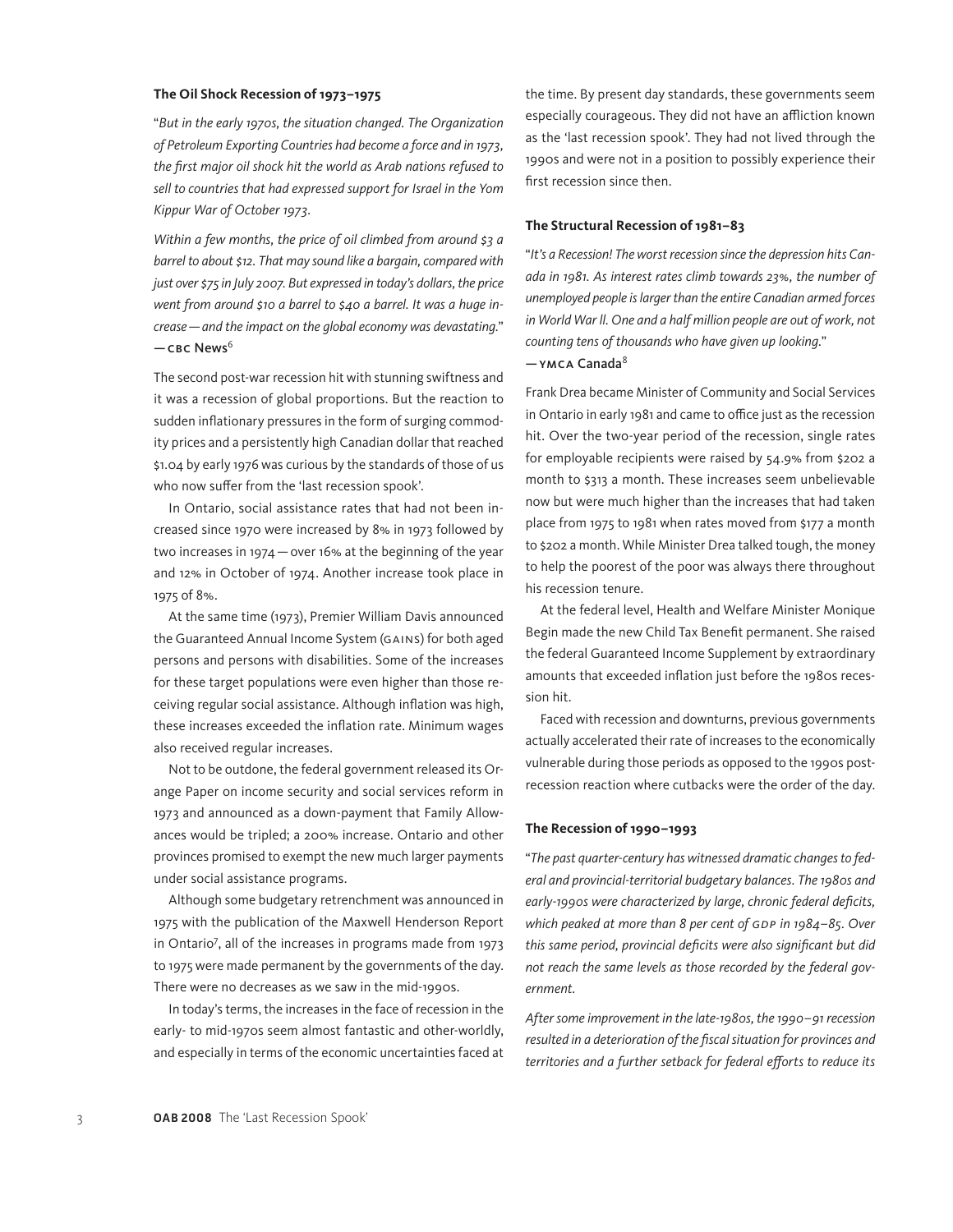*deficit. For both orders of government, spending control as well as the post-recession return to economic growth led to a significant turnaround from large deficits to surpluses.*"

## —Federal budget, 2006

In 1990, Ontario went into a deep recession yet the Ontario government under the NDP continued to provide increases to income security programs that followed on substantial improvements made under the Liberals in the heady years of the late-1980s. In 1991, they announced a 7% increase to basic social assistance rates and 10% to shelter rates. They uploaded single parents from the municipalities and raised all lone parents to the same income standard.

They implemented many of the recommendations contained in 'Back on Track', the report of an advisory group on the implementation of the landmark Transitions Report on 1988. In each of 1992 and 1993, they implemented successive, albeit more modest increases, to social assistance.

At the federal level, the Family Allowance was revamped and increased (in 1993) when refundable and non-refundable tax benefits were consolidated (a major undertaking) into one refundable credit raising expenditures on child benefits to over \$5 billion.

These initiatives do not demonstrate something unusual. They simply show that governments reacting to recession in the same way as they did in the Great Depression and the subsequent three recessions of the post-war period.

But 1993 also marks the year in which we fell off a cliff.9 The second shoe fell.

In the introductory paragraphs of this essay, I noted some of the changes that took place as we were seized by a collective urge to cut back—but it remains difficult to do justice to what actually took place. All political parties participated.

In Ontario, NDP Minister of Finance Floyd Laughren introduced his Expenditure Control Plan<sup>10</sup> and the government introduced cuts through its social contract. In the following year when social assistance caseloads peaked in March 1994 $^n$ , the Ministry of Community and Social Services (MCSS) introduced a program called Casefile Investigation in part to control issues related to welfare fraud in a year where no increase was provided, the first 'no-increase year' since 1978.

At the federal level, the Liberals changed the name of Unemployment Insurance (UI) and made the largest set of cuts to the program ever. The cap on the Canada Assistance Plan (CAP) was fought out in the courts and finally fully implemented in 1993. Then the federal government, in the middle of Minister Axworthy's review, put plans in place to end CAP and replace it in 1996 with the CHST, the so-called 'Mother of All Transfers" a phrase borrowed from the recently concluded counterinvasion of Iraq.12

But as the Carpenters sang so many decades ago: "We've only just begun".

In 1995, Mike Harris was swept to power in a majority government that cut social assistance rates by 21.6% and introduced so many other cutbacks of great familiarity to readers, that there is little need to chronicle them here. Almost all provinces engaged in similar cutbacks and the cutback mentality continued into the new millennium with the Draconian program reductions brought in by Gordon Campbell in BC.

The cuts made to social programs and the almost decadelong annulment of increases is simply without precedent in Canada's modern history. Minimum wages and increases to social assistance did not occur until eight years after the first round of cuts were made and when increases did start up again, they were extremely modest. These modest increases were also made as the federal government rang up massive surpluses and all provinces began to record budgetary surpluses.

But history is neither easy nor linear. In 1998, the federal government put in place the National Child Benefit that started a whole new way of thinking about paying benefits to families with children. Despite important implementation issues at the provincial and federal levels on how to treat children's benefits going to social assistance recipients, the NCB was a public policy success. The NCB initiative now pays out more than \$10 billion in benefits to families with children and more to low income families than others.

In 2007, the Ontario government joined many other provinces by implementing its own child benefit (the Ontario Child Benefit—OCB) and the federal government announced important new benefits in the form of the Working Income Tax Benefit and the Registered Disability Savings Plan. New initiatives in 2008 like the Tax Free Savings Plan, though largely aimed at the well-to-do, have promising components for lowincome families.

The income security system of the future will likely be much different than the legacy system we have now. Perhaps we will have the capacity and the creativity to modernize our welfare programs and replace them with more generally available programs like we did for seniors in the 1960s and children in the 2000s. Perhaps we don't have to think in modest terms.